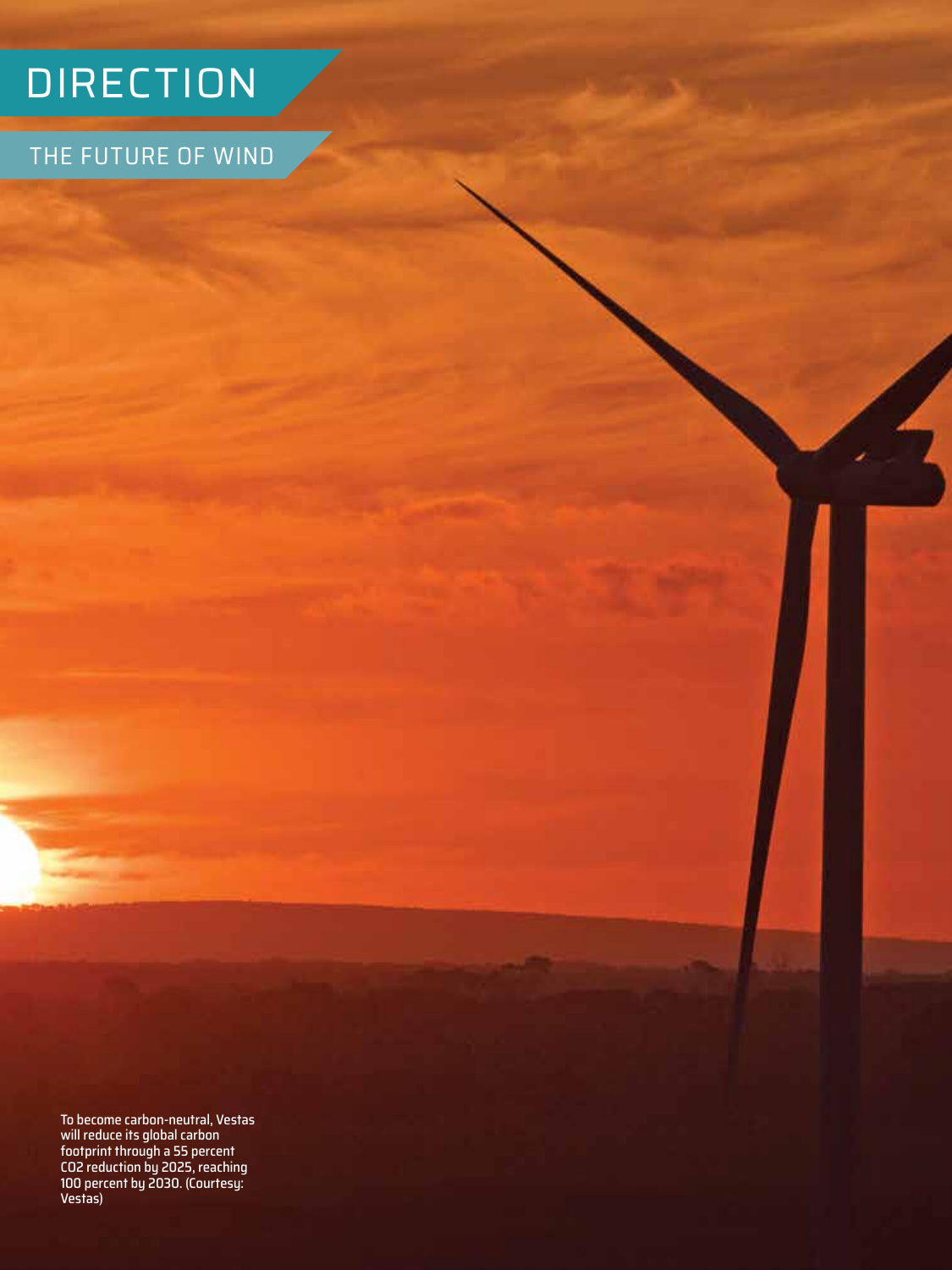# Vestas to become carbon-neutral by 2030

Vestas is excited to announce it will be a carbon-neutral company by no later than 2030 — the first of many initiatives to increase our sustainability performance.

For Vestas, the reality of the climate crisis is at the center of our business. In more than 40 years of pioneering and leading the wind energy industry, Vestas has worked with customers to reduce greenhouse gas emissions by driving the transition to replace carbon-based energy generation with renewable energy.

To become carbon-neutral Vestas will reduce its global carbon footprint through a 55 percent CO2 reduction by 2025, reaching 100 percent by 2030. As Vestas is committed to leading the transition to a world entirely powered by sustainable energy, it will not use carbon offsets but only deliver CO2 reductions through its own actions. Taking the first steps this year, the company will be transitioning to electric vehicles for its company cars, will start replacing its global service vehicle fleet with renewable fueled vehicles, and will be exploring further steps to reduce heating- and transport-related CO2 emissions from its operations. The factories and offices have been powered by 100 percent renewable electricity since 2013.

After installing more than 108 GW of clean energy — enough wind energy to displace 167 million metric tons of CO2 every year, equivalent to burning 70 million metric tons of coal every year — Vestas' 25,000 employees are committed to developing competitive sustainable energy solutions to meet the world's growing electricity demand. However, Vestas' aspiration to be the global leader in sustainable energy solutions means going beyond delivering sustainable solutions — it means making sustainability part of everything we do and taking full responsibility for the company's environmental footprint.

Therefore, Vestas does not believe reducing CO2 emissions in its operations is enough. Vestas is also committing to reduce the CO2 emissions

from its supply chain by 45 percent per MWh generated by 2030. The measurement has been chosen because it incentivizes sustainability partnerships with suppliers that both reduce CO2 emissions and allows for the continued growth of the global renewable energy sector. Vestas will therefore actively seek sustainability partnerships with its suppliers.

"At Vestas, we are proud of our shared purpose and passion to make the planet a better place and to make our work as sustainable as possible," said Vestas CEO Henrik Andersen. "To remain at the forefront of the energy transition, we must do even more than today to meet the growing sustainability expectations of our customers, partners, investors, and employees. Our commitment to become carbon-neutral is the right thing to do for all of us. Together, we will not just make products that build a more sustainable planet, but we will do so in the most sustainable way possible."

"Becoming carbon-neutral in our own operations and reducing CO2 emissions in our supply chain is the next phase of our journey to ensure a more sustainable planet for future generations — which is our purpose as a company and as individuals," said Lisa Malmquist Ekstrand, Vestas' head of Sustainability. "Going beyond our promise to continue developing energy solutions that reduce CO2 emissions, we are now making sustainability part of everything we do."

These commitments are shaped based on recommendations from the Science Based Target initiative (SBTi), an initiative led by the Carbon Disclosure Project, the United Nations Global Compact, the World Resources Institute, and the WWF. It advises and assists companies in defining a pathway to future-proof growth and driving the transition to a carbon-free future. Vestas joins at least 730 other leading companies who have already committed to reduce their greenhouse gas emissions under the umbrella of the SBTi.

**MORE INFO** [www.vestas.com](http://www.vestas.com) 

## Allete secures tax equity funding for its two newest wind sites

Allete Clean Energy recently sold Class A passive membership interests in Great American West Wind LLC to JPM Capital Corporation in support of the Glen Ullin Energy Center wind site in North Dakota.

The Great American West Wind LLC tax equity transaction also will generate future funding for Allete Clean Energy's South Peak wind site in Montana.

"This tax equity deal highlights the appeal of our wind-energy growth strategy among investors. The combination of high-quality projects like Glen Ullin and South Peak, respected counterparties, the latest technology, high-quality wind resources, and our development experience and relationships have led to success in the tax equity market. We plan to carry this winning formula forward on future projects," said Allete Clean Energy President Allan S. Rudeck Jr. "Transactions such as Great American West Wind help build the low-carbon economy of the future. The clean-energy projects they support also bring immediate and substantial economic benefits to the areas where they operate and the customers they serve."

Glen Ullin Energy Center is a 106- MW wind facility about 40 miles west of Bismarck in Morton and Mercer counties that delivers power to Xcel Energy customers in the Upper Midwest through a 20-year power sales agreement. It will employ about 10 people during operation and provide property tax and other business benefits to area communities and lease payments to landowners.

 Allete Clean Energy's 80-MW South Peak wind site in Montana will sell power to NorthWestern Energy through a 15-year power sales agreement. JPM Capital Corporation will purchase additional Class A passive membership interests when South Peak begins commercial operations.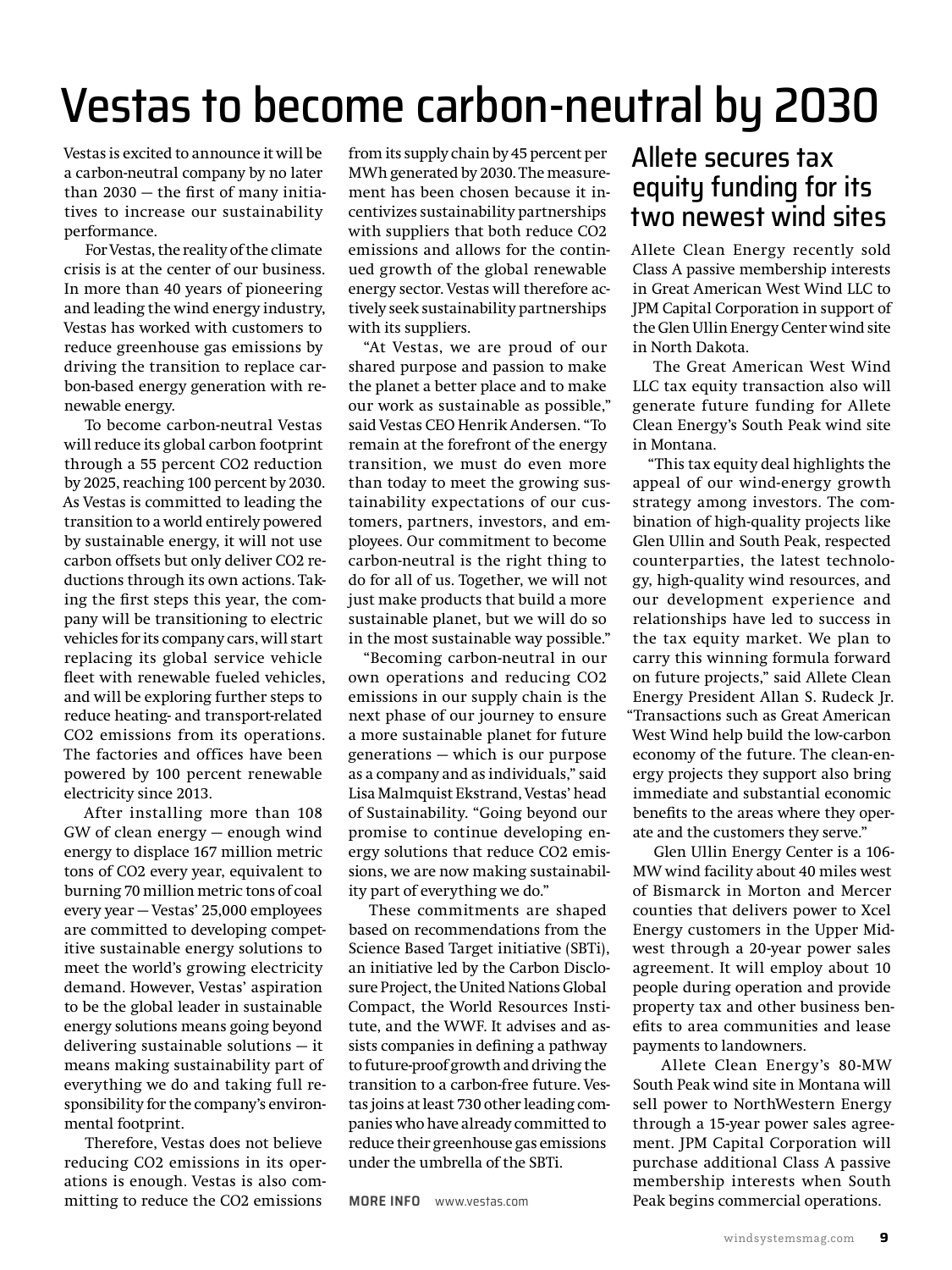#### DIRECTION THE FUTURE OF WIND



Allete Clean Energy's wind developments. Glen Ullin Energy Center is about 40 miles west of Bismarck, Montana. (Courtesy: Allete Clean Energy)

Allete Clean Energy acquires, develops, and operates clean and renewable energy projects. Allete Clean Energy currently owns and operates, in five states, approximately 661 MW of nameplate capacity wind-energy generation contracted under PSAs of various durations. Allete Clean Energy also engages in the development of wind-energy facilities to operate under long-term PSAs or for sale to others upon completion, with nearly 400 MW of projects scheduled to come online in 2020.

**MORE INFO** [www.allete.com](http://www.allete.com)

## NOIA announces new staff changes

The National Ocean Industries Association (NOIA) recently hired Richard England and Ashley Parkins. England is the new NOIA vice president of Government Affairs, while Parkins is joining NOIA as the director of Meetings and Events. In addition, Justin Williams has been promoted to vice president of Communications.

"I am very pleased to welcome Rich and Ashley as the newest members of the NOIA team and congratulate Justin on his expanded role," said NOIA President Erik Milito. "Their experiences will enable them to hit the ground running in their respective roles. I am excited for them to strengthen our voice and brand and help NOIA reach our strategic objectives."

England spent nearly seven years as a staffer for U.S. Rep. Pete Olson (Texas-22), most recently as Olson's Deputy Chief of Staff. Among his broad responsibilities, England oversaw Olson's policy team for the House Energy & Commerce Committee and helped strengthen the energy and environment portfolio. Before joining Olson's staff, England was an Energy Policy Analyst for Washington Analysis, LLC. England is a graduate of the George Washington University.

Parkins brings strong event and meetings experience to NOIA. Past stops include the District of Columbia Bar and, most recently, the American Petroleum Institute (API). Parkins' experience includes planning and executing dozens of meetings and events every year, ranging from intimate events to large-scale, multi-day conferences and receptions. Parkins is a graduate of the Georgia State University J. Mack Robinson College of Business.

Williams joined the NOIA commu-

nication's team in 2015 as the director of Digital & Public Affairs. Prior to NOIA, Williams worked for the trade consulting firm, International Development Systems, and the multinational engineering and construction firm, Fluor Corporation. Williams earned his B.A. from the University of South Carolina and his Masters of Public Policy (MPP) from American University.

**MORE INFO**  [www.noia.org](http://www.noia.org)

## ICUEE names new 2021 chairman, vice chairwoman

ICUEE – The Demo Expo recently announced Dave Hughes, vice president of global sales for McElroy Manufacturing, Inc., has been named 2021 show chairman. He will be leading the ICUEE management committee, a volunteer group of utility construction industry executives for overall show planning.

ICUEE, or the International Construction and Utility Equipment Exposition, is the largest of its kind, known for the invaluable and numerous interactive product demonstrations that take place over the three-day show. The biennial show last took place in 2019 and is set to reopen September 28-30, 2021.



Dave Hughes